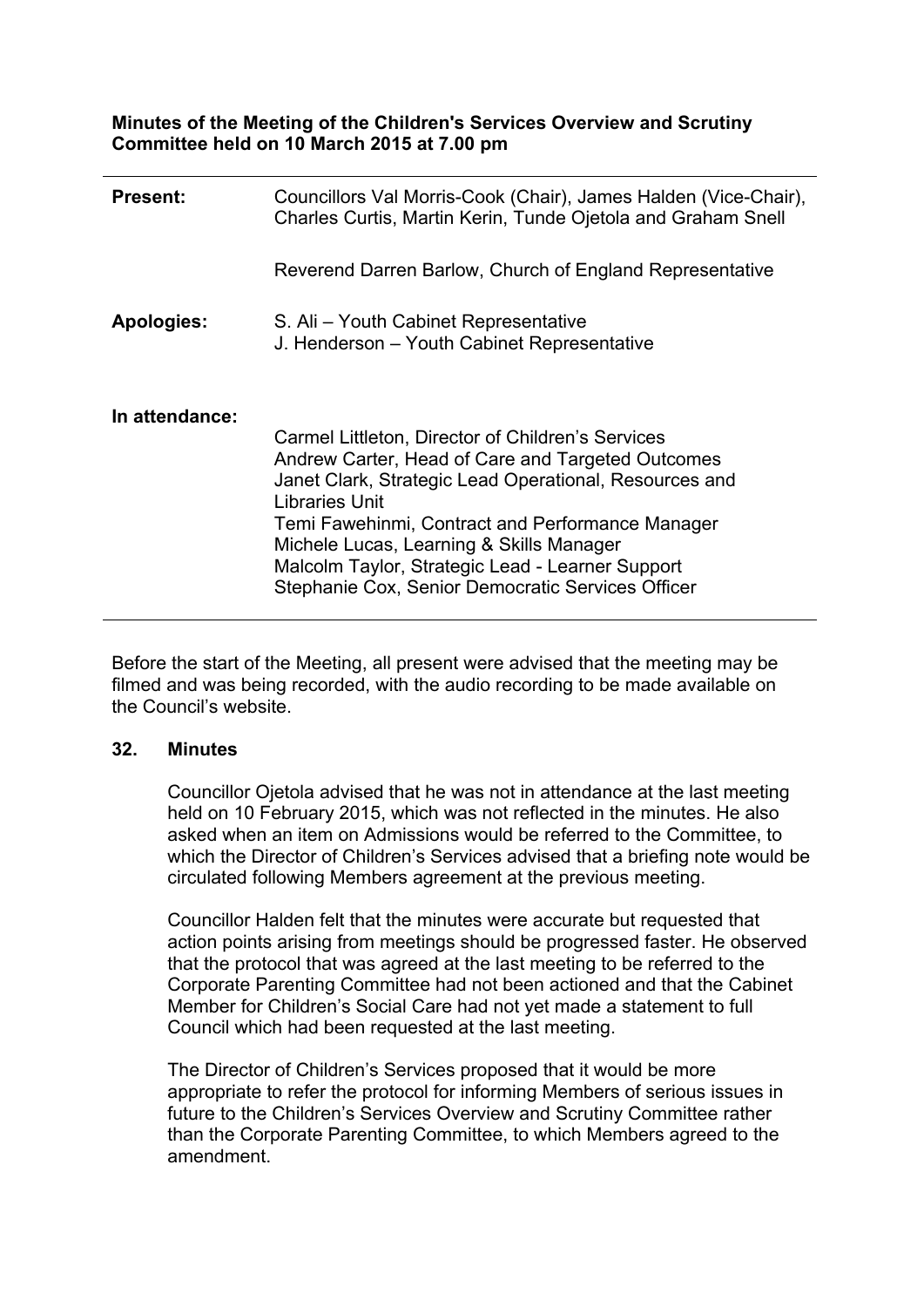The Minutes of Children's Services Overview and Scrutiny Committee, held on 10 February 2015, were approved as a correct record.

### **33. Items of Urgent Business**

There were no urgent items of business.

### **34. Declaration of Interests**

Councillor Kerin declared a non-pecuniary interest in respect of Agenda Item 8, Pupil Place Plan 2014-2015, as his wife was an employee of the Harris Academy Chafford Hundred.

Councillor Curtis declared a non-pecuniary interest in the general business of the meeting by virtue that he had grandchildren attending Bulphan School and was a Governor at the Ockendon Academy.

Councillor Ojetola declared a non-pecuniary interest in relation to the general business of the meeting as he had children attending the Gateway Academy, Belmont Castle Academy and was a Governor at Palmer's College and Gateway Academy. He also declared a further non-pecuniary interest in respect of Agenda Item 8, Pupil Place Plan 2014-2015, as he was one of the parents who had applied for a school place at the Harris Free School, Chafford Hundred.

Reverend Barlow declared a non-pecuniary interest in the general business of the meeting as he had children attending St Thomas Primary School, Grays Convent and Palmer's College. He was also a trustee and corporation member at Palmer's College and his wife was employed at St Thomas Primary School.

# **35. Multi-Agency Action Plan - Serious Case Review**

The Head of Children's Social Care introduced the report and action plan, included in appendix 1, which detailed the progress that had been made in Children's Social Care and Education in response to the findings of the Serious Case Review.

Councillor Halden observed that all items detailed on the action plan were of a 'green' status, and was worried about this given the severity of the issues that had been presented.

The Head of Children's Social Care explained that the 'green' status meant that progress was on track and that no additional action was required but that did not mean that all actions had been completed as development would be ongoing.

Councillor Ojetola observed that he was happy the actions were on track and affirmed that as long as regular updates were provided to the Committee he was happy for the process to continue.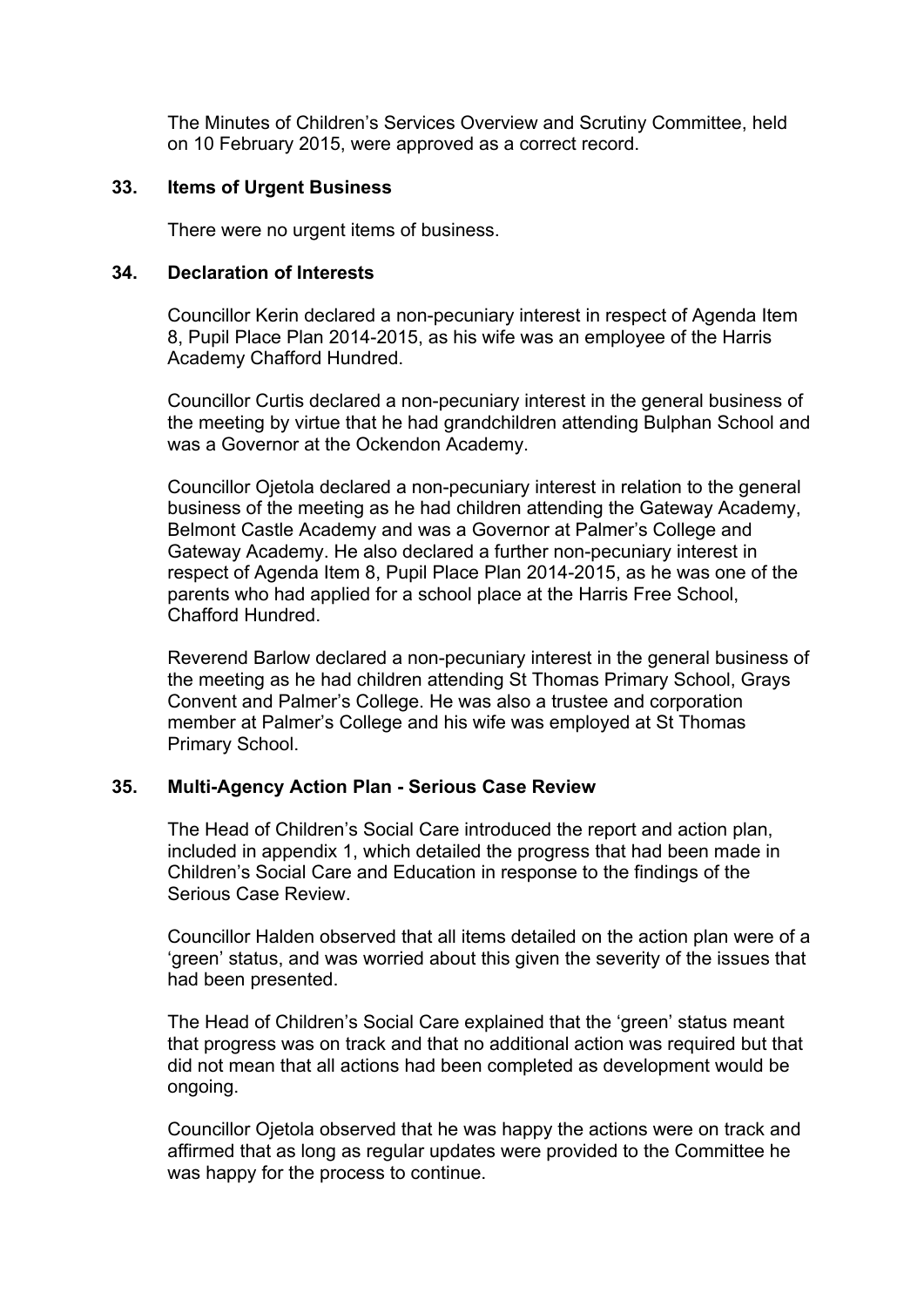The Director of Children's Services informed the Committee that the team had been progressing ahead at pace in order to achieve the green indicators and that regular updates were provided to the Management Team every fortnight in order to ensure work was on target.

Councillor Morris-Cook remarked that initially she was concerned that the outcomes did not follow SMART methodology and were not easily measurable, however on further inspections she welcomed the 'RAG' status, evidence and target dates so that progress could be validated.

Councillor Halden questioned the Head of Children's Social Care and received responses as follows:

- In relation to the matter as to whether the board were aware that Children in Need processes were vulnerable to pressures on Social Work teams, Councillor Halden observed that he had raised this concern at the previous meeting and was assured that workload pressures or time constraints had not attributed to this case being flagged up.
- The Head of Children's Social Care explained that the issue had not been progressed further primarily due to the fact that there had been a preoccupation with identifying the case as a rape case, and therefore a criminal matter, rather than one of Child Sexual Exploitation.
- Councillor Halden was concerned that the introduction of the Multi Agency Safeguarding Hub (MASH) had increased the number of the agencies involved, in light of the fact that one of the failings which had been identified was that agencies felt that their duty was complete because they had shared information rather than taking responsibility for their own actions in the safeguarding arena. He questioned how this had been addressed.

The Head of Children's Social Care advised that cases were referred into the Multi Agency Safeguarding Hub (MASH) and escalated as necessary, where all agencies were challenged. This was reinforced by the fact that each agency was represented in the MASH.

The Director of Children's Services informed Members that a monthly audit of case files took place, where a sample of case files were audited by line managers and social workers questioned to establish what relationships were like and identify if escalation was required.

# **RESOLVED:**

**That Members be invited to scrutinise the Multi-Agency Action Plan and the feedback be noted.**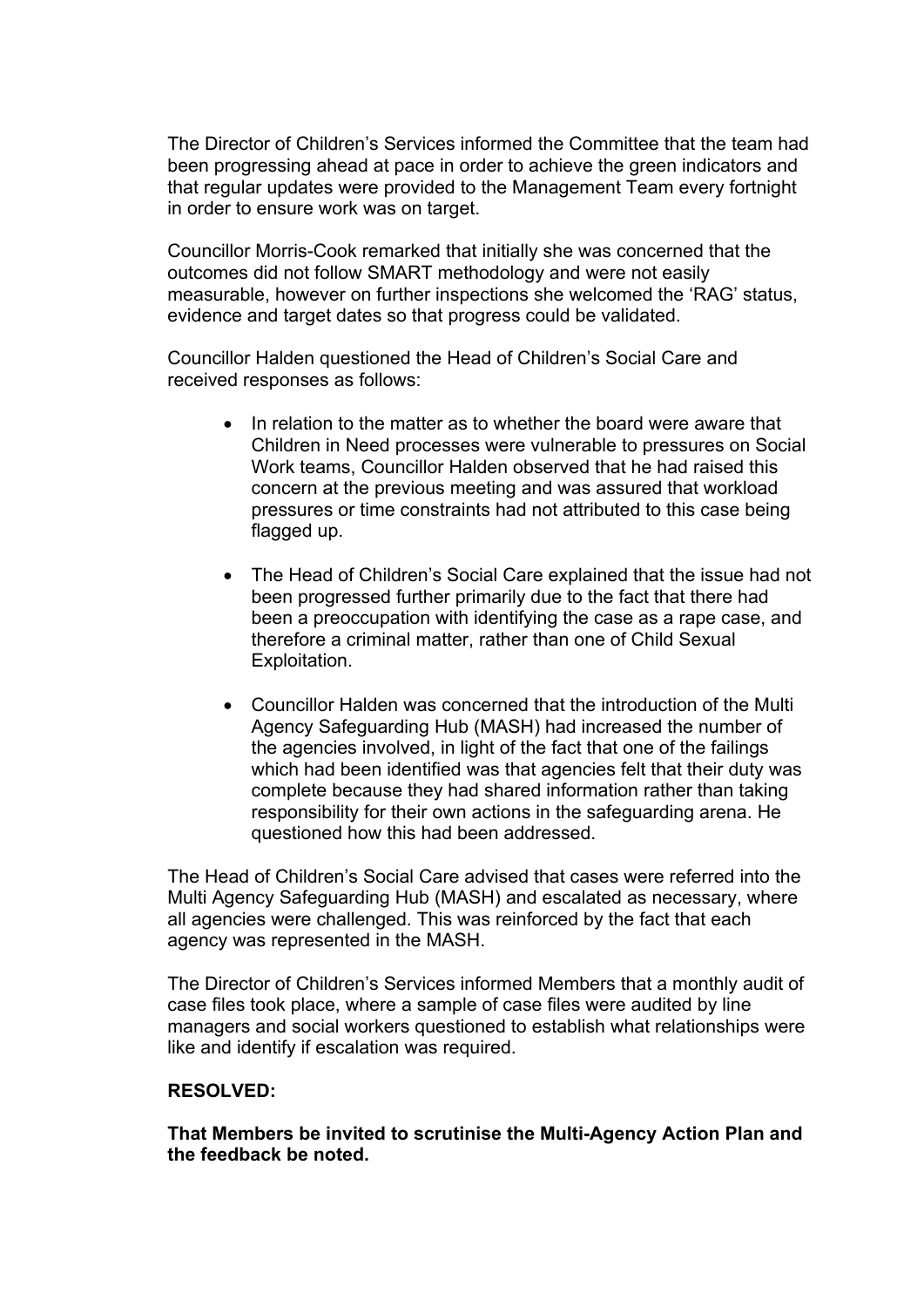### **36. Child Sexual Exploitation Update**

The Head of Children's Social Care introduced the report which provided an update on the Children's Social Care Child Sexual Exploitation Action Plan and on actions in response to the Ofsted Thematic Inspection – 'The Sexual Exploitation of Children: it couldn't happen here, could it?'. In introducing the report he explained that 'Stranger Danger' had recently been provided in addition to Child Sexual Exploitation Champion training.

Councillor Kerin asked whether a dedicated Senior Social Worker had been recruited yet, to which the Head of Children's Social Care advised that he hoped someone would be in post by the end of the month.

Councillor Ojetola asked for clarification as to how 'missing' was defined. In response officers explained that unauthorised absences did not constitute as missing, however any regular patterns of unauthorised absence of missing education were fed into the Child Sexual Exploitation Panel.

Councillor Halden raised concerns that that the Serious Case Review had highlighted that the case was closed prematurely, Social Workers wrongly believed that the young person could not be seen without her mother, and certain procedures were not followed. He questioned whether there was a problem with training individuals or if further professional development was required.

In response the Head of Children's Social Care highlighted that the Ofsted thematic review was not Thurrock specific but assured Members that medium and high risk cases were discussed regularly at strategy meetings to ensure that all concerned were satisfied the level of risk was being addressed.

Councillor Halden expressed his confidence in the senior management team in satisfactorily addressing and identifying the level of risk, but was concerned how this was being put into practice by staff at all levels on a 24/7 basis. The Head of Children's Social Care explained that Thurrock was working with both Essex County Council and Southend-on-Sea Borough Council to undertake a review of cases from the past 5 years, and further advised that a specialist Child Sexual Exploitation Coordinator would shortly be appointed and a programme of Child Sexual Exploitation Champion training was underway.

Rev Barlow questioned whether all recommendations from the Ofsted thematic inspection had been adopted by Thurrock, to which it was confirmed that the recommendations had been adopted and were having the required impact. The Head of Children's Social Care explained that a further report could be brought back to the Committee in the new municipal year to update Members as to the progress.

The Committee were advised that a sample of cases were regularly identified through the casework system so that managers could monitor that all appropriate actions were on track, which would be an ongoing process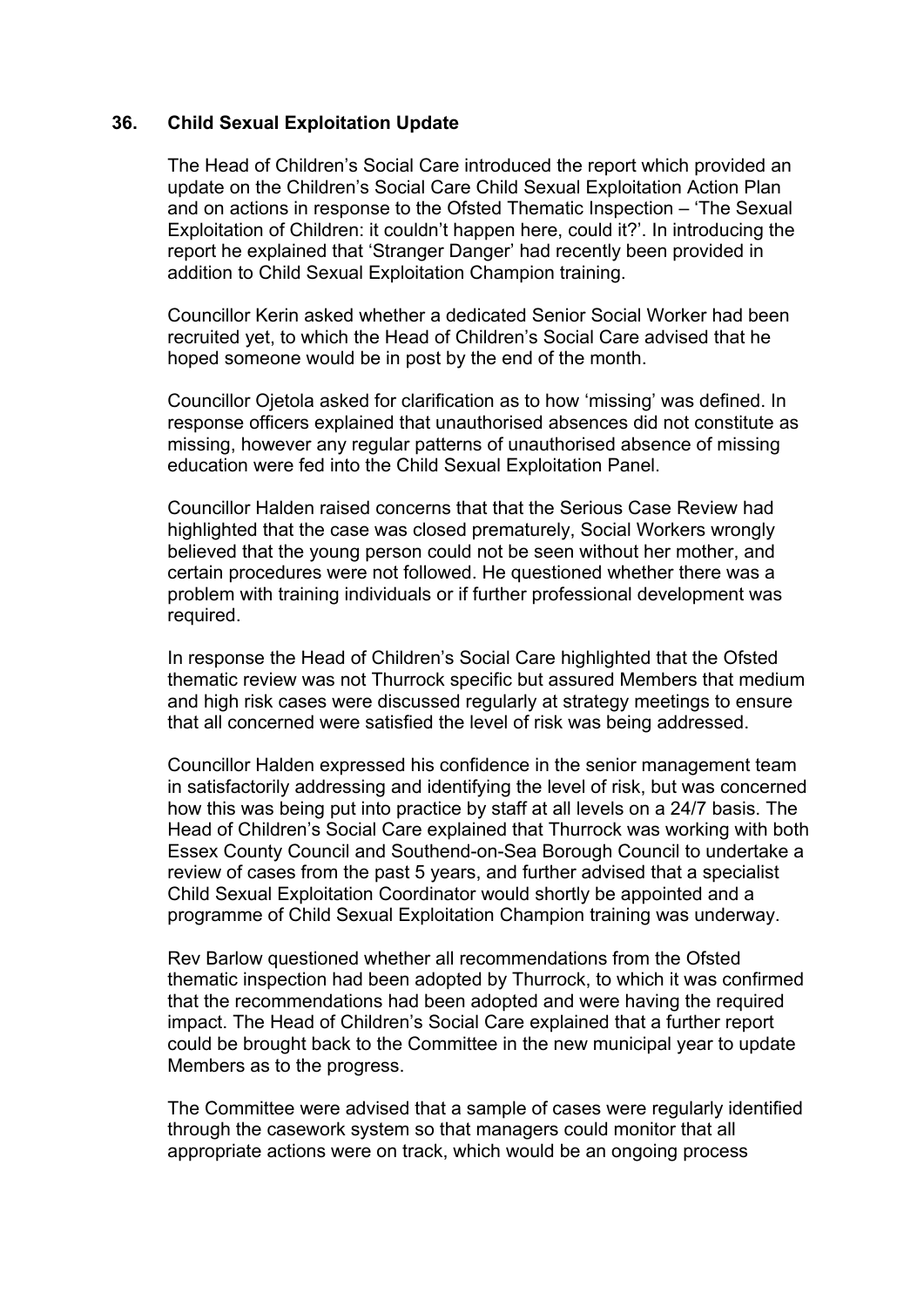through the work of the Coordinator. Members were advised that if any action was overdue it would show as a red.

Councillor Curtis asked whether schools in Thurrock were engaged with the Child Sexual Exploitation process, to which it was explained that officers were not complacent and were engaging with all schools. It was reported that every school was represented at the last Sexual Exploitation training session and that schools were working well with the local authority.

Councillor Morris-Cook asked how Child Sexual Exploitation comfortable the service was that children and young people educated at home were not at risk and questioned how issues could be reported in these circumstances. The Director of Children's Services explained that this was a difficult area as by law the Local Authority had no specific right to be made aware of children educated at home because parents did not have to register as home educators; however a visit by an officer of the Council was offered to all home educators. It was reported that the offer of visits were often taken up and these visits could identify any potential issues.

The Head of Children's Social Care further advised that potential Child Sexual Exploitation cases could be identified in many other ways outside of the school setting, for example through GP's.

Mrs Wilson questioned whether officers were working effectively with schools, and felt that there had been instances in the past where engagement had been one sided, with the local authority not adequately responding to teachers requests. The Committee were assured that this was a two way process and that through the Early Offer of Help and Troubled Families programme, where an officer was based in schools, the Multi Agency Safeguarding Hub and the Head teachers Group and Senior Management Team visits to schools there was a strong link, but that it was important schools did challenge the local authority.

Councillor Morris-Cook asked the Head of Children's Social Care and the Director of Children's Services what worried to them. In response the Head of Children's Social Care felt that the authority could improve the identifications target and the Director of Children's Services was worried about the cases that they did not know about, and recognised that it was important to be continually proactive.

# **RESOLVED:**

# **1. That progress against the Child Sexual Exploitation Action Plan be noted.**

The Head of Children's Social Care felt that the presentation of the action plan could be improved in future so that the Committee could better monitor progress, to which Members agreed that the format could be changed however the Chair advised that she was keen to maintain the 'RAG' Status rating.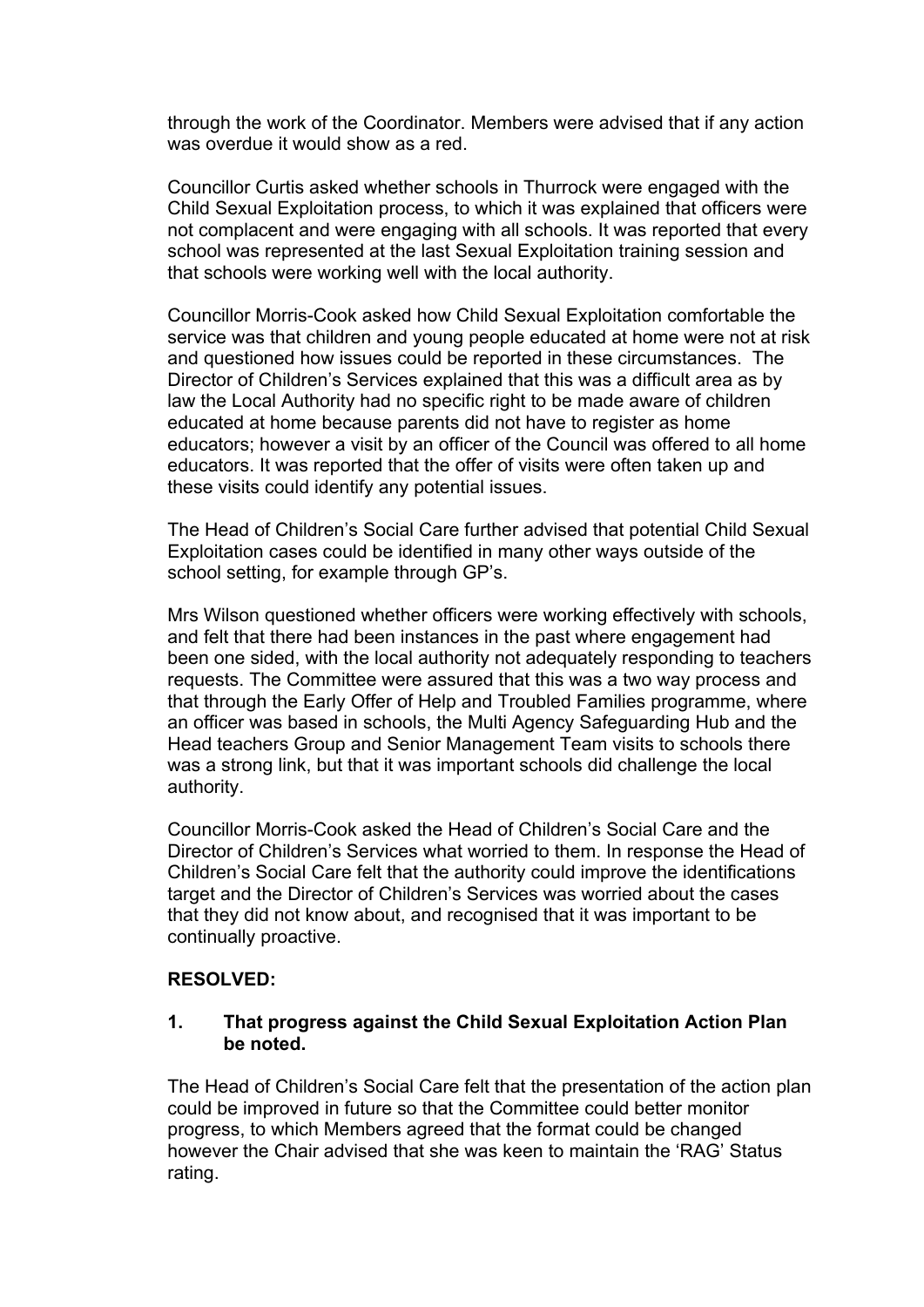The Chair advised that she proposed to bring forward 'Item 9, Multi-Agency Serious Case Review' on the agenda, following which the remaining items would be taken in the order printed. Members were in agreement.

# **37. Youth Cabinet Activity and Impact 2014-15**

The Interim Strategic Lead for Learning and Skills introduced the report which explored the work that the Youth Cabinet had undertaken to explore alternative delivery vehicles for the delivery of youth related activities across **Thurrock** 

Rev Barlow questioned how well the activities of Youth Cabinet were promoted to other young people across the Borough, to which officers explained that Youth Cabinet members disseminated information in their schools and used Social Media to engage with young people across the Borough.

The Committee were advised that the Youth Cabinet newsletter was circulated via schools, youth activities and across a range of partners.

Councillor Halden expressed his appreciation that Youth Cabinet members were actively involved in the Supporting Pathways into Work for Young People Task and Finish Review. He observed that he wanted to widen Democracy Week beyond Youth Cabinet as he felt that the event had become internalised.

Councillor Ojetola commended the activities of Youth Cabinet and the work that was being done in relation to Democracy Week. He observed that they did not shy away from debating controversial subjects.

Councillor Morris-Cook paid tribute to the hard work of the team and liked the name 'Inspire' which had been selected by young people to brand work going forward. She felt that it was refreshing to see young people engaged in meetings and taking ownership of local issues. She further observed that it was crucial to maintain the level of engagement in future and requested that officers examine whether it was appropriate for young people to be allowed to contribute to the work of other Overview and Scrutiny Committees if possible.

As a result, Councillor Morris-Cook proposed an amendment to recommendation 1.1 in the printed report in order to identify whether young people could add value to the Overview and Scrutiny Committee process in other areas, to which the Committee agreed.

# **RESOLVED:**

**1. To continue to support the work undertaken by the Youth Cabinet thus enabling young people to remain at the heart of decision making regarding youth related activities, and to identify whether**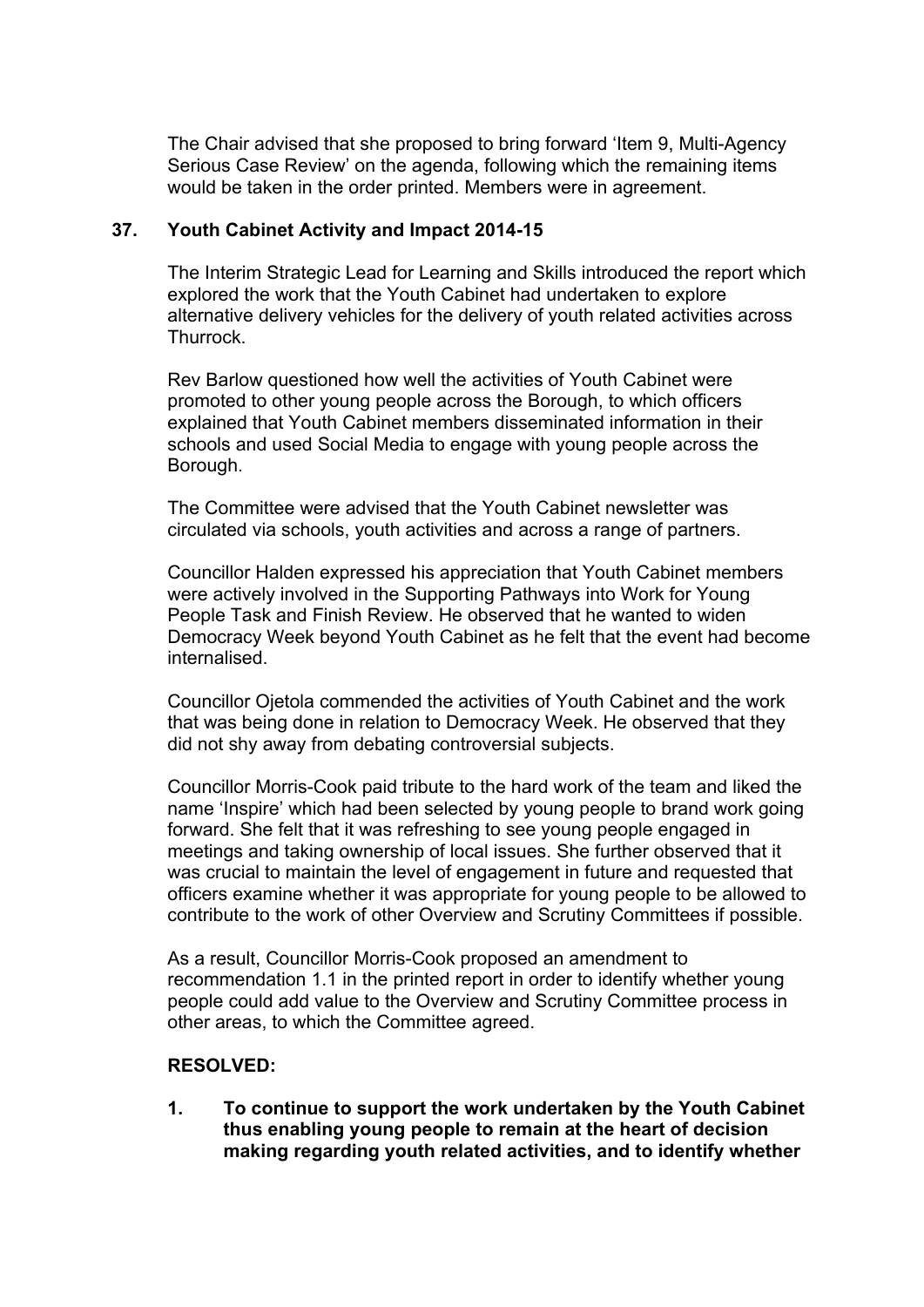**young people can add value to the Overview and Scrutiny process in other areas.**

**2. To support members of the Youth Cabinet in the exploration of an alternative vehicle for delivering youth related activities recognising the need to secure savings going forward, whilst ensuring young people remain at the heart of the regeneration agenda.**

### **38. A progress report on the Grangewaters Outdoor Education Centre Alternative Delivery Models Project**

The Director of Children's Services introduced the report which detailed the progress that had been made with respect to the work to be undertaken in order to commission out the opportunity to manage Grangewaters Outdoor Education Centre.

Councillor Halden asked when the service would be in a position to produce a 5 year vision for the future of Grangewaters and present the document to the Committee, as he was unclear on what the intention was for Grangewaters in the longer term. In response the Director of Children's Services advised that it was anticipated the work would be completed in the next municipal year in order to coincide with the proposal to develop a Youth Mutual.

Councillor Ojetola thanked the Director of Children's Services for her reassurances at maintaining Grangewaters as a community based asset, and asked what was being done to overcome the legal issues. In response the Committee were advised that officers were working with the Cabinet Office to develop a Youth Mutual, which the Grangewaters project would feed into, and that in the interim important remedial work to improve Health and Safety at the outdoor education centre were being implemented as a priority.

Councillor Kerin asked whether officers had worked with other similar providers, such as nearby Stubbers. The Director of Children's Services advised that she felt well informed about all the options and a business model had captured information from similar outdoor activity centres, but highlighted that some organisations were very different and operated within the commercial sector.

Rev Barlow asked how the final decision would be made and how criteria would be weighted, whether in favour of best value for money or the best structure to serve the community.

The Director of Children's Services reassured Members that she wanted the Committee to have full sight of what the criteria would be and felt that any decision should be weighed against what best served the community in order to make best use of the site and extend weekend opening hours.

Members were advised that the full criteria would be referred back to the Committee for consideration before any final decision was made regarding the future of Grangewaters.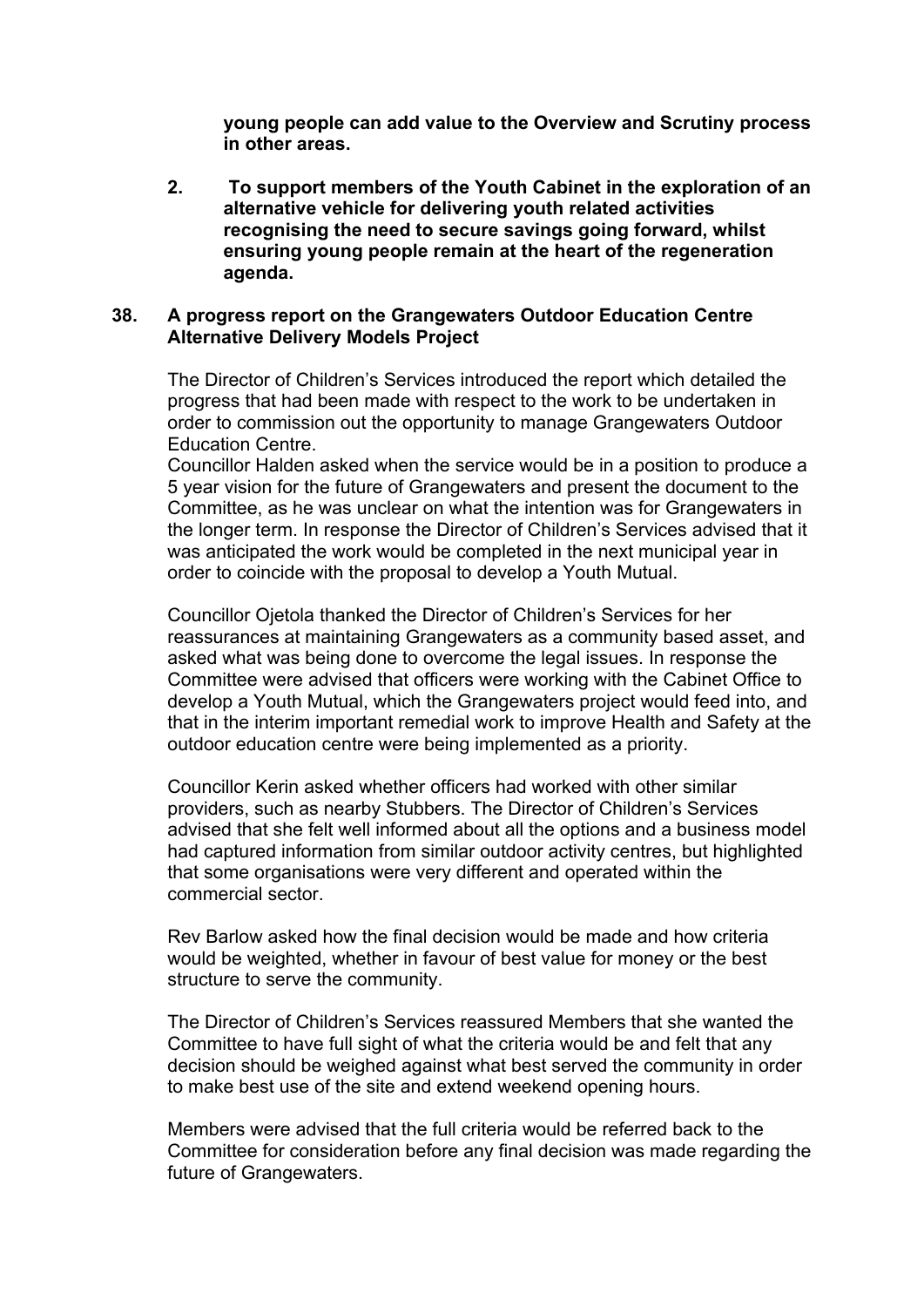The Committee welcomed this proposal and further requested that an update report be brought back to the Committee at an appropriate time during the following municipal year.

# **RESOLVED:**

- **1. That members note the content of this report intended to provide an update on the Grangewaters Alternative Delivery Models project.**
- **2. That it be agreed a further update report be scheduled for the 2015/16 municipal year and a separate report to set out the criteria be referred to the Committee for consideration and comments at an appropriate time before a final decision regarding the future of Grangewaters is reached.**

*Councillor Halden left the meeting at 8.18pm.*

# **39. Pupil Place Plan 2015-2019**

The Strategic Lead for the Operations, Resources and Libraries Unit introduced the report which outlined the latest draft version of the Pupil Place Plan (2015-2019) and detailed the forecast of pupil place requirements and the creation of a Schools Forum Pupil Place Planning Sub Group. In introducing the report the following points were highlighted:

- That there was a high demand in Thurrock for in-year pupil places.
- In 2013/14 146 children had moved into Thurrock from overseas and 366 had moved into Thurrock from elsewhere in the UK.
- In the five months from September 2014 to January 2015 this target had been exceeded with 199 children coming to Thurrock from overseas and 493 from within the UK, which had created demand in-year for an additional 692 places.
- It was reported that this additional demand had eaten into the surplus of places Thurrock did have but that Thurrock had a contingency target of 7%, although only 2% of additional places were funded by government.

Councillor Ojetola welcomed the involvement of the service at meetings of the Planning Committee which assisted Planning Committee Members take into account educational issues, and questioned officers and received responses as follows:

• That he had hoped to see the Admissions Report which would be relevant to examine in conjunction with the Pupil Place Planning report.

The Director of Children's Services highlighted that the Committee had agreed at the previous meeting that a briefing note would be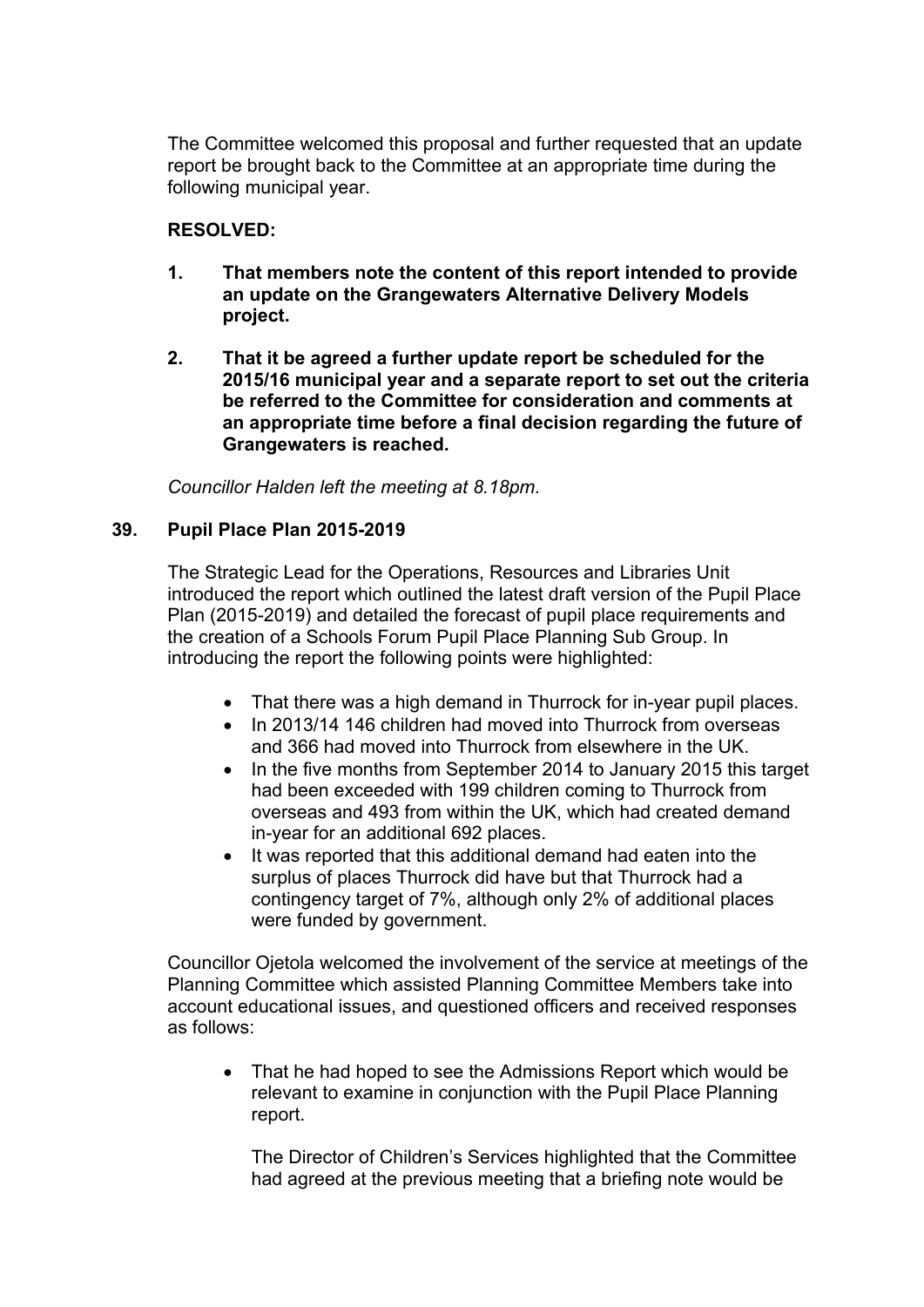circulated on Admissions instead of a formal report due to the volume of business to be transacted at the last meeting of the municipal year.

 Whether the delay of the opening of the Harris Academy Free School in Chafford Hundred had been factored into the Pupil Place Plan and how the service would plan for further demand on in-year pupil places.

The Strategic Lead for the Operations, Resources and Libraries Unit explained that the recent news that the opening of the Harris Academy Free School would be delayed had not been factored into the draft Pupil Place Plan but that it would be included in the finalised document.

The Committee were further advised that the local authority were required to build in between 5-10% of surplus places into the plan and that Thurrock provided 7% of surplus places which was well within the recommended guidelines, despite the fact that funding was only provided for 2%.

Councillor Kerin observed that every local authority was obliged to provide sufficient school places and was concerned that if plans for the new Harris Academy Free School had completely fallen through then Thurrock Council would have been required to resolve the issues that this created.

The Director of Children's Services advised that there was sufficient provision without the Harris Academy Free School, and that if this had not been the case plans would have been developed as an alternative back-up option. The Committee were advised that the service had been informed of the delay of the opening of the Harris Academy Free School two days prior to admissions letters being sent to parents and that although the whole admissions process could not be rerun at this late stage, suitable places had been identified for all children affected.

Councillor Kerin asked whether there was a point when officers would be concerned regarding a lack of uptake at a school, and highlighted that out of 120 places available at Harris Academy Free School there were only 90 applicants.

The Committee were informed that generally when a new school opened up it was often under subscribed until it became more established, and that in the case of the three form entry Harris Academy Free School it would be opened gradually, with the full 120 school places available from September 2016.

Councillor Kerin questioned whether further schools needed to be opened in other parts of the Borough, to which officers explained that there was demand on school places across the authority but that school expansions were the most appropriate way to meet this demand. Members were further advised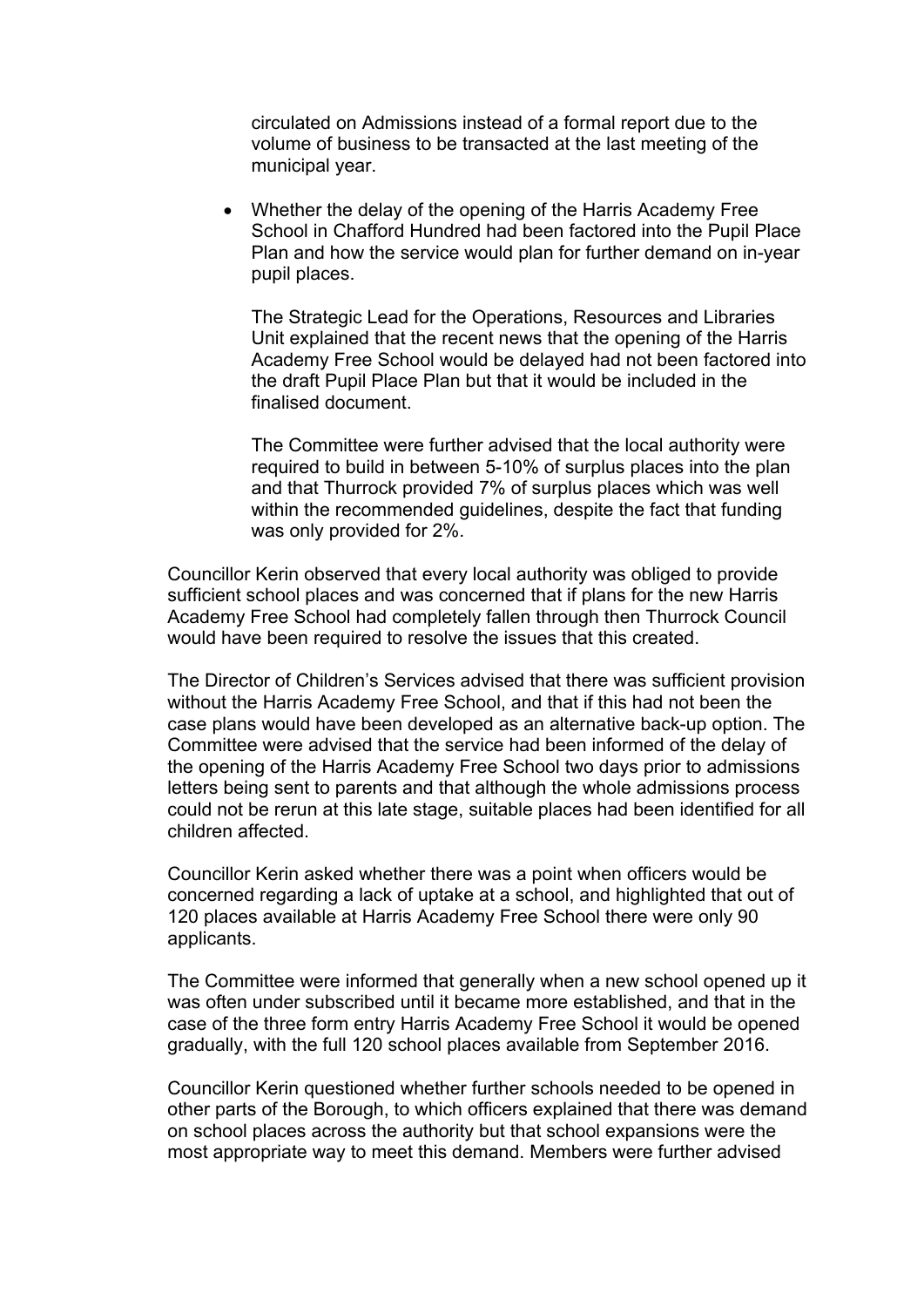that due to the housing development in Purfleet a new school would be required to serve that area.

Councillor Curtis observed that often residents in South Ockendon were not successful in securing their first choice school and was concerned that this would worsen with the new housing development on the old ford factory site. He advised that this was particularly problematic for parents when they were offered places for siblings at different schools.

Officers explained that the new housing development in South Ockendon had been taken into account and included in the forecasts. Members were advised that an additional 210 places had been created at Bonnygate Primary School through the expansion scheme, but that the latest Pupil Place Plan identified that more work needed to be undertaken in that area. Officers recognised that there was demand to place siblings in the same school and that the service worked to achieve this wherever possible.

The Committee were advised that places were ready for the September intake and that some schools would be working with temporary accommodation in addition to the permanent expansion of two schools.

Members were informed that it was difficult to permanently expand schools with one year funds but that the team worked hard to plan long-term and secure capital investment.

Members welcomed the clustering of schools and were advised that if a child did not receive their first preference of a school place other schools in that cluster would be examined, although applications could cut across cluster groups.

Rev Barlow highlighted that the greatest demand on school places was in the Chafford Hundred and Grays area rather than to the East of the Borough, and felt that this could be exacerbated by future developments in and around Grays. Officers assured Members that with the expansion schemes and new school there was no danger that there would not be sufficient school places in Grays, however this was always examined in the consideration of planning developments and developers could be required to build a new school under the Section 106 agreement.

Councillor Morris-Cook felt that it was important the use of temporary accommodation was avoided wherever possible and questioned whether there was enough special education provision to meet demand. In response the Committee were advised that officers were looking to create additional places at Treetops School but that there was less pressure on Beacon Hill.

The Director of Children's Services advised that the service was looking to undertake a review of Specialist Educational Needs places across the Borough and that there was specific demand in relation to autism.

#### **RESOLVED:**